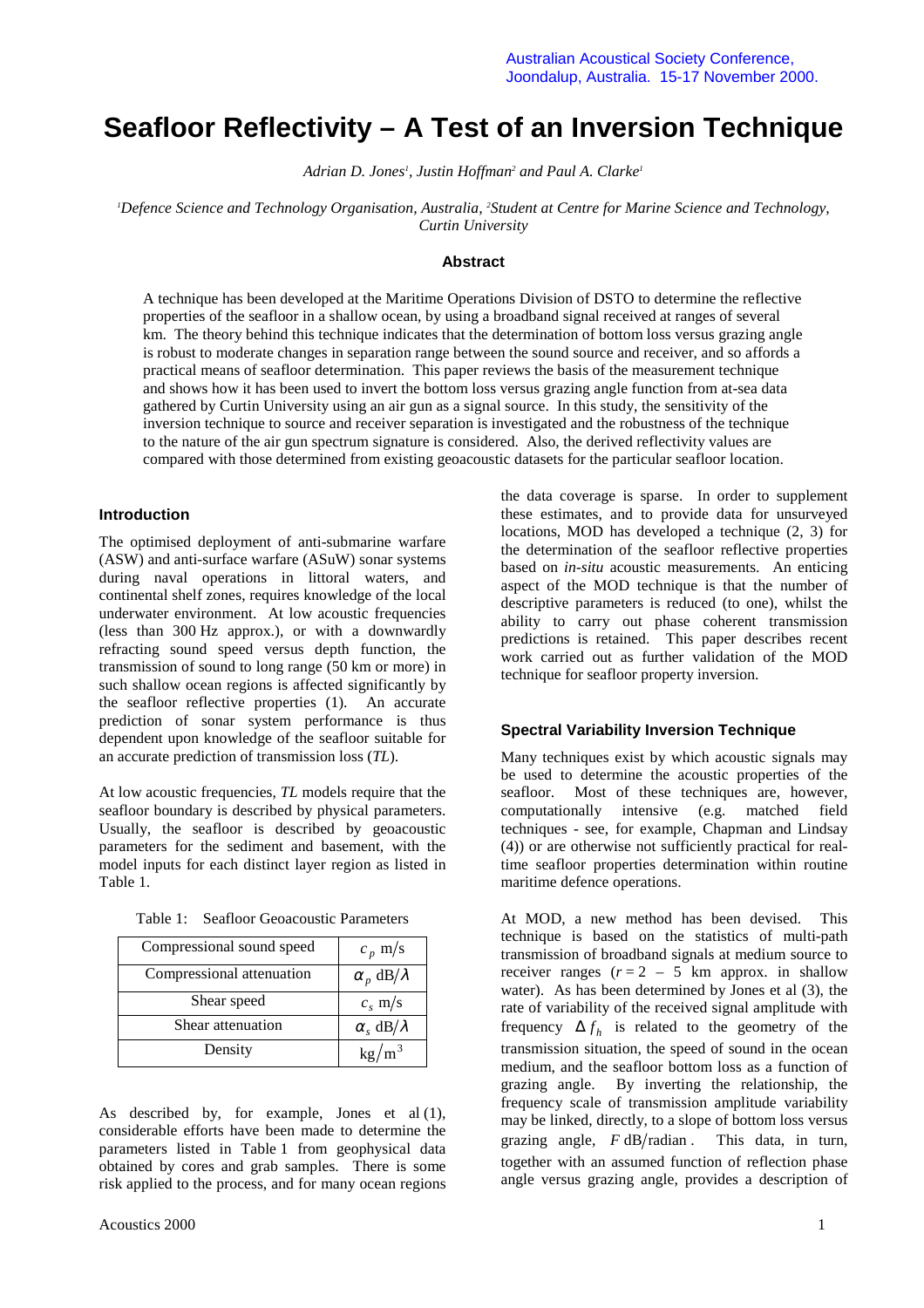the seafloor which may be prepared for input to *TL* models. In the work carried out by MOD, the reflection coefficient and phase angle data have been input, directly, to the KRAKEN modal model (5) for phase coherent *TL* calculations.

The MOD inversion technique has been developed to utilise broadband transient signals, as generated by impulsive signal sources. A processing tool, GRASP (6), has been developed to simplify the processing of received transient data. This determines the spectral variability parameter  $\Delta f_h$  and outputs the bottom loss function  $F dB/r$  adian, via the MOD algorithm. The theory behind the MOD inversion algorithm shows that values of  $\Delta f_h$  are independent of source to receiver range, for ranges for which refraction is not significant. As explained in an earlier paper (2),  $\Delta f_h$  is defined as the frequency displacement at which the normalised autocorrelation of the amplitude of the sound channel frequency response,  $\rho_{|p|}(\Delta f)$ , falls to 0.5. This

normalised autocorrelation is carried out as

$$
\rho_{|p|}(\Delta f) = \frac{\langle |p(f)| |p(f + \Delta f) \rangle - \langle |p(f)| \rangle^2}{\langle |p(f)|^2 \rangle - \langle |p(f)| \rangle^2}.
$$
\n(1)

where equation (1) implies that the autocorrelation is carried out on the zero-mean sound pressure modulus, that is, on  $|p(f) - \langle p(f) \rangle$ .

## **Air Gun Data**

The Centre for Marine Science and Technology (CMST) at Curtin University has considerable experience with the operation and use of air guns (7). Further, MOD and the CMST have carried out joint activities using air gun sound sources and a considerable data set has been generated for seafloor and underwater acoustic transmission research.

For the present study, transients received at source to receiver ranges out to 5 km were input to the GRASP processing tool. The transients were generated by an air gun of 20 cubic inch capacity. The transient data were obtained in the Rottnest Shelf area along a track for which the ocean depth was 100 m. Source depth was 10 m, receiver depth 40 m.

Based on available geophysical data, the geoacoustic properties for the relevant region of seafloor are assumed to be as shown in Figure 1.



Figure 1 Geoacoustic Parameters – Rottnest Shelf

## **Inversion of Seafloor Reflectivity**

Using the GRASP processing tool, the bottom loss function,  $F \text{ dB/radian}$ , was determined for source to receiver ranges from 100 m to 4500 m at octave bands centred on 63 Hz, 125 Hz, and 250 Hz. These inverted data values are shown in Figure 2.





The data shown in Figure 2 for 63 Hz and 125 Hz show a remarkable consistency with range, as anticipated from the theoretical derivation of the MOD algorithm. The data for 250 Hz shows more scatter, but is also consistent with range. It must also be noted that the data shown in Figure 2 was obtained using raw spectra from the air gun signals – no spectral shaping was carried out.

Values of bottom loss versus grazing angle were determined by averaging the data in Figure 2 for each frequency band. The resultant bottom loss versus grazing angle variation is shown in Figures 3 and 4, together with bottom loss data obtained directly from the geoacoustic parameters of Figure 1. Here, the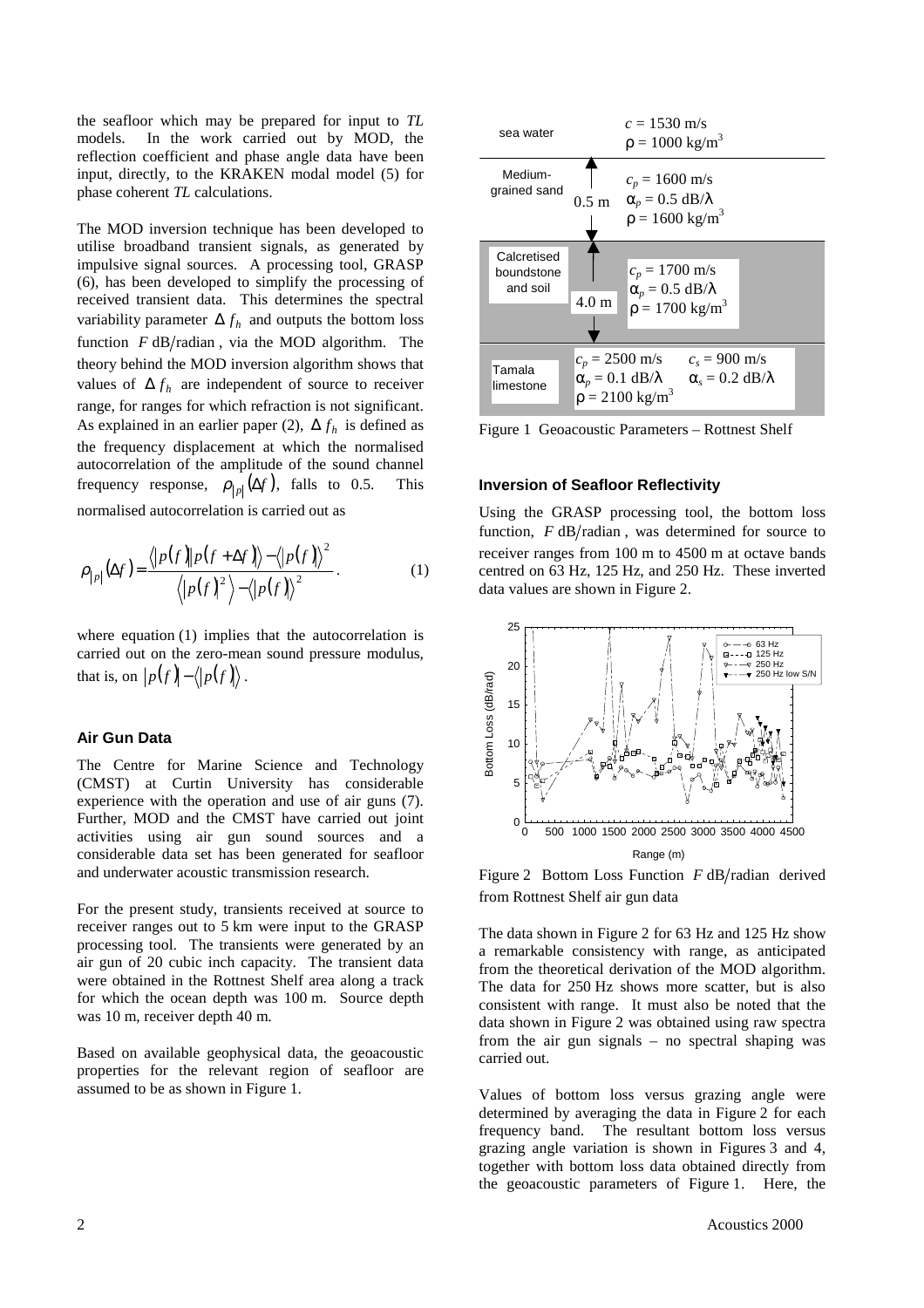geoacoustic parameters were input to a plane wave reflection model.



Figure 3 Bottom Loss for Rottnest Shelf 0º - 90º



Figure 4 Bottom Loss for Rottnest Shelf 0º - 20º

In Figure 3, the inverted data is plotted to 20º grazing angle, only, as the MOD algorithm is valid for small grazing angles. The data in Figures 3 and 4 do show that the seafloor properties inverted by GRASP are similar to those implied by the geoacoustic parameters (labelled "geoacoustic") – the seafloor is moderately reflective is low frequencies. It must be noted that there is no absolute reference for the seafloor reflectivity, so the values implied by the data in Figure 1 are not necessarily correct.

## **Prediction of Long Range Transmission Loss**

The inferred seafloor reflection data shown in Figures 3 and 4 were used as input to calculations of *TL* to long range (50 km). Here, it was assumed that the bottom loss rose linearly with grazing angle. The seafloor reflection phase angle was assumed to vary linearly from  $180^\circ$  at  $0^\circ$  grazing angle, to  $0^\circ$  at the grazing angle for which the bottom loss was 6 dB. These assumed bottom loss and phase angle data were supplied as input to the KRAKEN transmission model (5) which

was run in the mode to use these data, directly. KRAKEN was run in phase coherent mode. *TL* predictions so obtained are shown in Figures 5, 6 and 7, for frequencies of 63 Hz, 125 Hz, and 250 Hz. Also shown in these figures are *TL* values obtained using the geoacoustic data in Figure 1. For these calculations, the ocean is assumed to be isovelocity.



Figure 5 *TL* for Rottnest Shelf, 63 Hz



Figure 6 *TL* for Rottnest Shelf, 125 Hz



Figure 7 *TL* for Rottnest Shelf, 250 Hz

As expected from the good agreement between the inverted and geoacoustically-derived bottom loss data,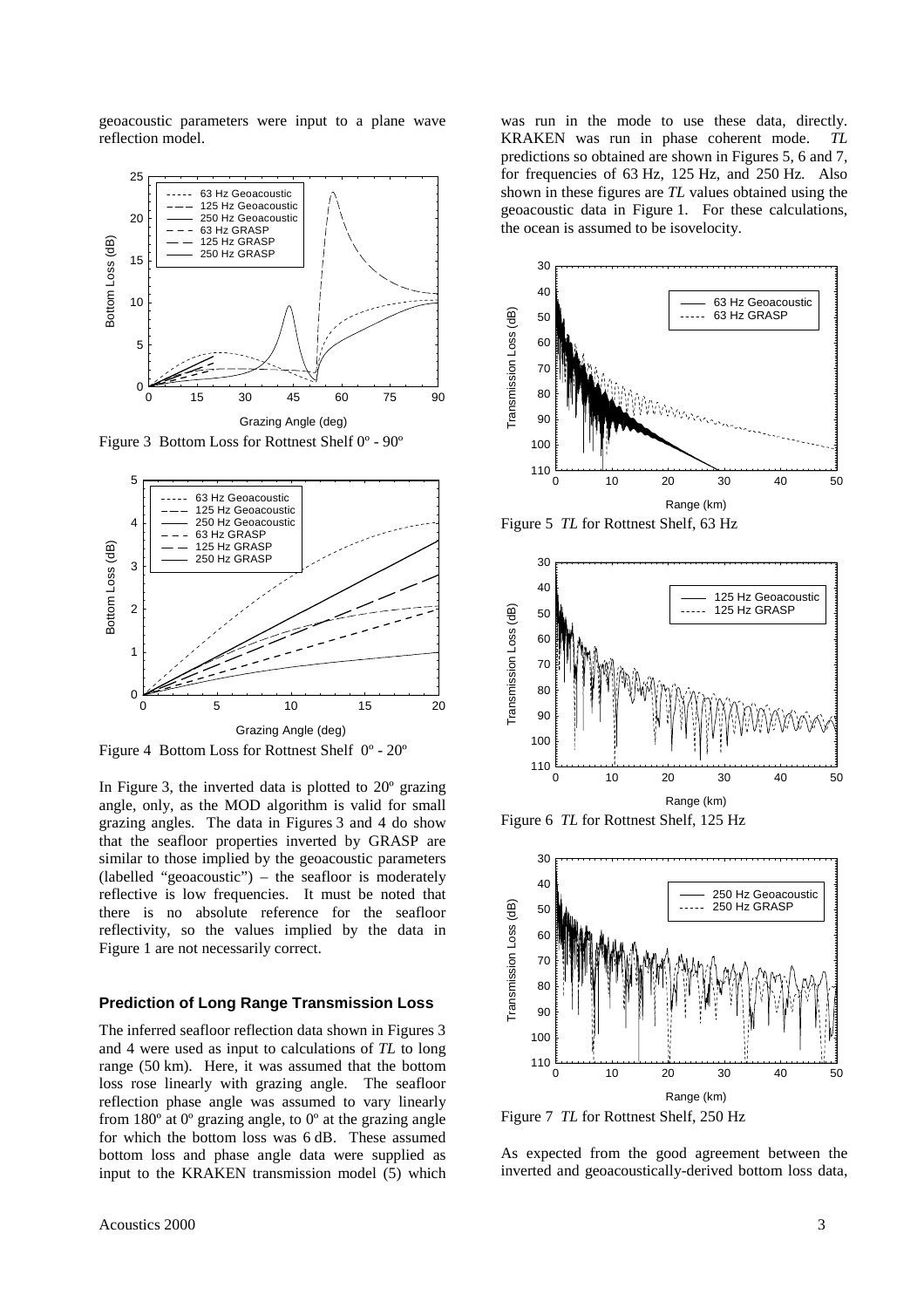the *TL* values shown in Figures 6 and 7 are in good agreement. The data for 63 Hz shown in Figure 5 show a poorer agreement as the bottom loss values shown in Figure 4 differ by more than a factor of 2.

#### **Prediction of Short Range Transmission Loss**

The inferred seafloor reflection data shown in Figures 3 and 4 were used as input to KRAKEN calculations of *TL* to short range (5 km). Again, it was assumed that the bottom loss rose linearly with grazing angle and that the seafloor reflection phase angle varied linearly from 180º at 0º grazing angle, to 0º at the grazing angle for which the bottom loss was 6 dB. These assumed bottom loss and phase angle data were supplied as input to the KRAKEN transmission model. *TL* predictions so obtained are shown in Figures 8, 9 and 10, for frequencies of 63 Hz, 125 Hz, and 250 Hz, together with *TL* values obtained using the geoacoustic data in Figure 1. Again, the ocean is assumed to be isovelocity.







Figure 9 *TL* for Rottnest Shelf, 125 Hz



Figure 10 *TL* for Rottnest Shelf, 250 Hz

The data shown in Figures 8, 9 and 10 show an even better agreement in *TL* between the inverted seafloor and geoacoustic seafloor types. Here, both the amplitude of the *TL* and the gross features of the phase coherent *TL* are similar in each respective case. This is an interesting result, as the short range data requires knowledge of the bottom loss and phase angle at steep angles of incidence – the inverted seafloor description was expected to be overly simplistic for these cases.

# **Effect of Downward Refraction**

The above transmission loss calculations were repeated for a downward refracting sound speed profile of gradient  $-0.04$  s<sup>-1</sup>. This was expected to accentuate the effect of the seafloor on transmission loss, due to the increased bottom interaction.

Corresponding plots of *TL* for 250 Hz are shown in Figures 11 and 12.



Figure 11 *TL* for Rottnest Shelf, 250 Hz, sound speed gradient –  $0.04$  s<sup>-1</sup>